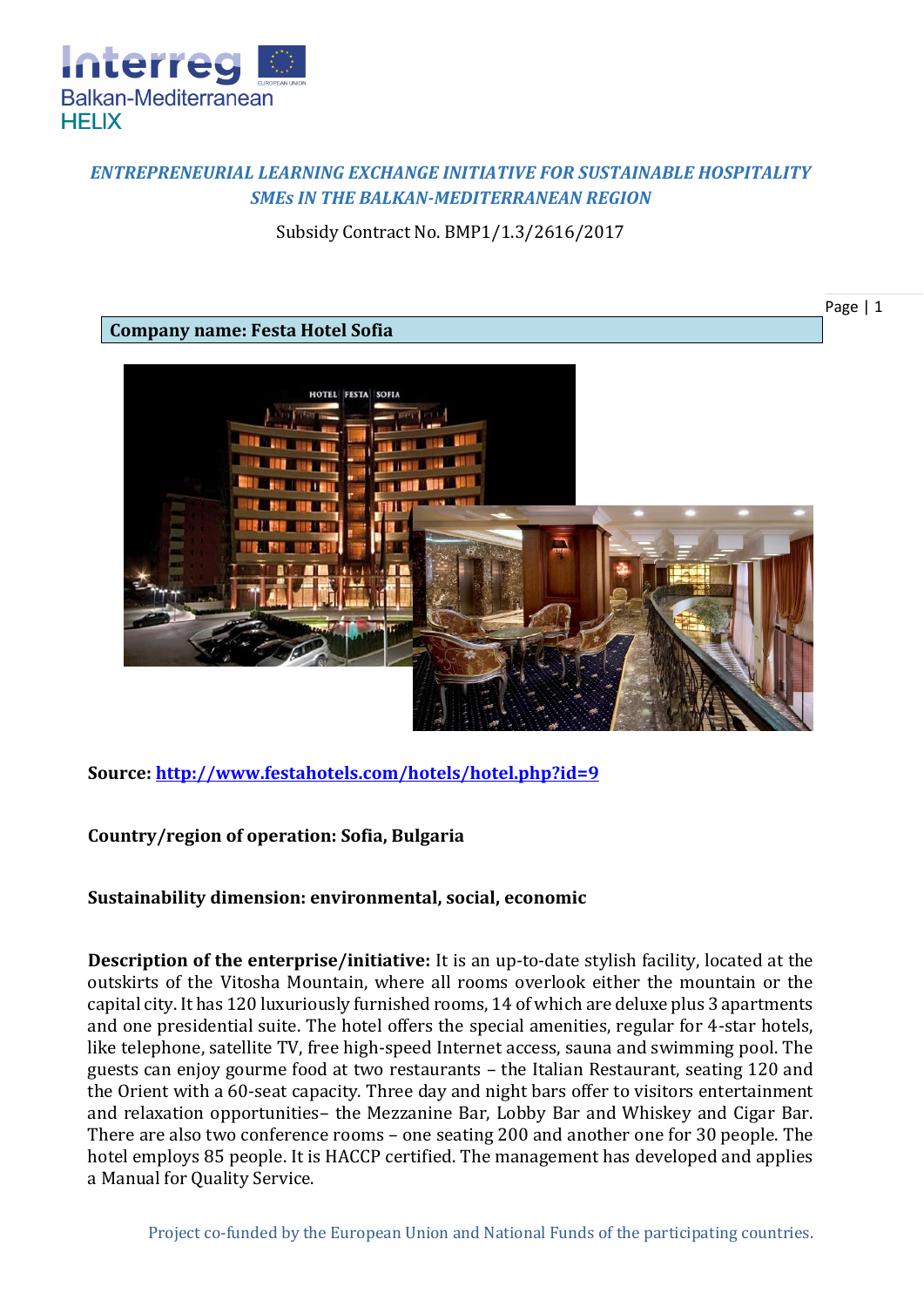

**Social/ community impact sought:** The management sought to improve the environmental awareness of hotel's guests and staff, eliminate, as far as possible, toxic materials and utilize properly the renewable resources. By reducing the expenses /consumption of water, electricity and gas/ the hotel sought to increase its profit and therefore increase employees' remunerations.

Page | 2

**Stakeholders:** guests, employees, society

**Approach applied:** cleaner-production approach

**Innovation applied:** Hotel Festa Sofia is a favourite venue for many brides as the hotel not only offers menu and accommodation for the guests but can maintain the overall organization of the event.

**Social impact and business results achieved:** Investments have proven to be lower than the benefits and profits obtained. The initiative improved the enterprise's environmental performance, as well as the image of the company and its competitiveness. It resulted in more and better satisfied customers, new value added to the hotel – social responsibility towards the personnel and the local community and the business partners, better motivated, and skilled workforce.

**Financial situation / sustainability of the business model:** The hotel participated in programme for Sustainable Development of Enterprises in Bulgaria and the analyses of the data gathered for the enterprise throughout the project implementation demonstrated overconsumption of water, electricity, and gas, compared to the world benchmarks for four stars hotels. As a result the following measures were taken:

- A gradual switch from standard to water-saving equipment in the shower rooms.
- Installation of electricity gauges in every main unit of the enterprise (kitchen, storage, hotel, garage, conference halls, etc.) in order to achieve accurate data for the consumption
- Putting up signs asking guests to be mindful of the number of towels used, to conserve water and switch off the heating when the window is open

**Key success factors:** informed decisions, strive for progress and sustainability

**Challenges and problems:** over-utilization of natural resources, especially water, inefficient use of energy, inadequate waste management, weak environmental management systems; high turnover

#### **Year when the enterprise was created: 2005**